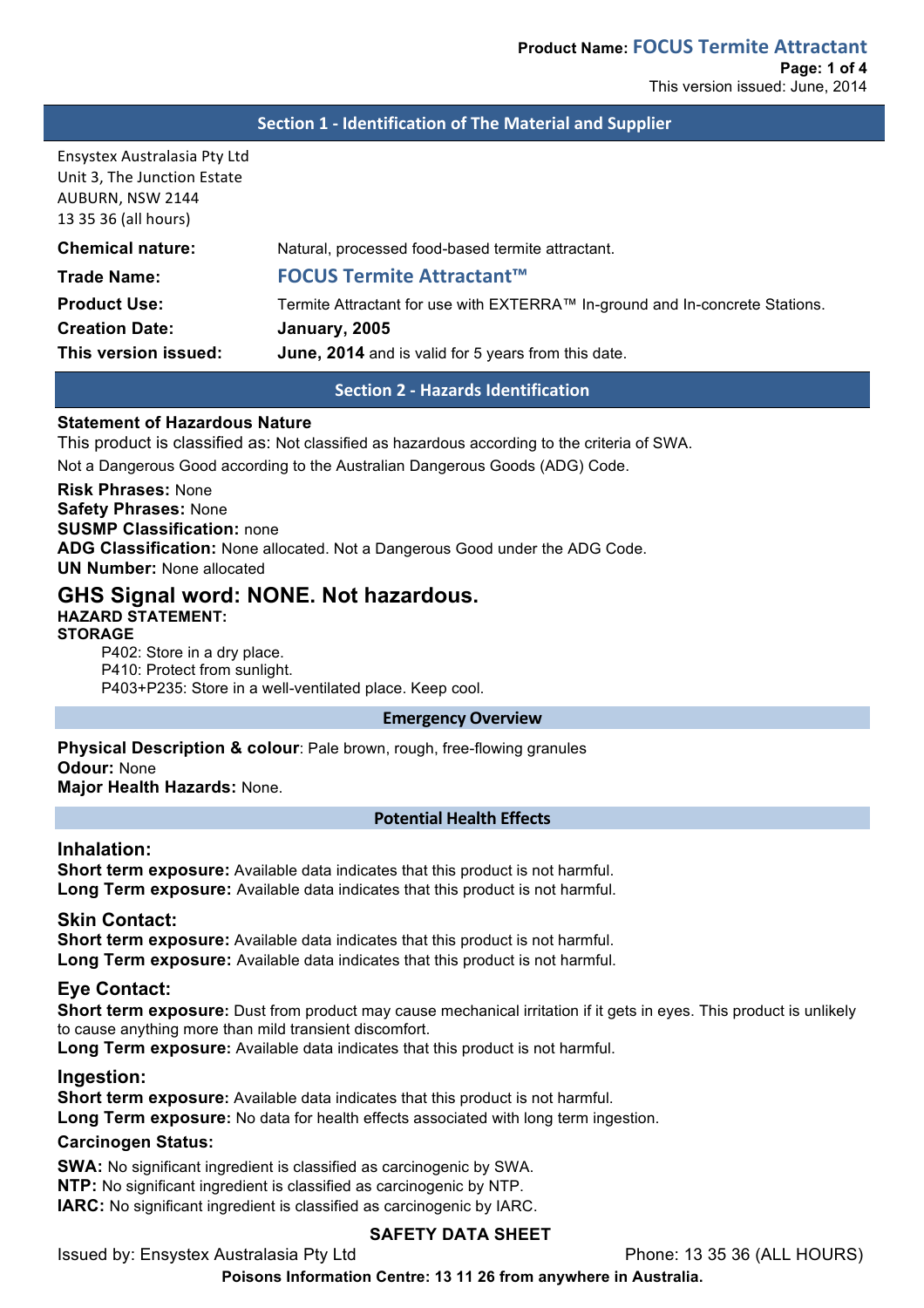**Page: 2 of 4**

This version issued: June, 2014

| Section 3 - Composition/Information on Ingredients                              |               |          |                                |         |  |
|---------------------------------------------------------------------------------|---------------|----------|--------------------------------|---------|--|
| Ingredients                                                                     | <b>CAS No</b> | Conc.%   | TWA $(mg/m^3)$ STEL $(mg/m^3)$ |         |  |
| Corn oil                                                                        | 8001-30-7     | 0.1      | not set                        | not set |  |
| Other non hazardous ingredients (cereals)                                       | secret        | to $100$ | not set                        | not set |  |
| This is a commercial product whose exact ratio of components may vary slightly. |               |          |                                |         |  |

# **Section 4 - First Aid Measures**

#### **General Information:**

You should call The Poisons Information Centre if you feel that you may have been poisoned, burned or irritated by this product. The number is 13 11 26 from anywhere in Australia (0800 764 766 in New Zealand) and is available at all times. Have this SDS with you when you call.

**Inhalation:** No first aid measures normally required.

**Skin Contact:** Irritation is unlikely. However, if irritation does occur, flush with lukewarm, gently flowing water for 5 minutes. If in doubt obtain medical advice.

**Eye Contact:** Quickly and gently brush particles from eyes. No effects expected.

**Ingestion:** If product is swallowed drink water or milk.

# **Section 5 - Fire Fighting Measures**

**Fire and Explosion Hazards**: The major hazard in fires is usually inhalation of heated and toxic, or oxygen deficient (or both), fire gases. There is no risk of an explosion from this product under normal circumstances if it is involved in a fire.

Fire decomposition products from this product may be toxic if inhaled. Take appropriate protective measures. **Extinguishing Media:** In case of fire, use carbon dioxide, dry chemical, foam, coarse water spray.

**Fire Fighting:** When fighting fires involving significant quantities of this product, no special equipment is believed to be necessary.

| <b>Flash point:</b>              | Not flammable. |
|----------------------------------|----------------|
| <b>Upper Flammability Limit:</b> | No data.       |
| <b>Lower Flammability Limit:</b> | No data.       |
| <b>Autoignition temperature:</b> | No data.       |
| <b>Flammability Class:</b>       | No data.       |

# **Section 6 - Accidental Release Measures**

**Accidental release:** In the event of a major spill, prevent spillage from entering drains or water courses. Stop leak and contain spill. Sweep up and shovel or collect recoverable product into labelled containers for recycling or salvage, and dispose of promptly. Consider vacuuming if appropriate. Recycle containers wherever possible after careful cleaning. Refer to product label for specific instructions.

# **Section 7 - Handling and Storage**

**Handling:** Avoid contact or contamination of product with incompatible materials listed in Section 10. **Storage:** Store packages of this product in a cool place. Keep containers dry and away from water. Store in the closed original container in a dry, cool, well-ventilated area out of direct sunlight. Make sure that the product does not come into contact with substances listed under "Incompatibilities" in Section 10. Check packaging - there may be further storage instructions on the label.

**SAFETY DATA SHEET** Issued by: Ensystex Australasia Pty Ltd Phone: 13 35 36 (ALL HOURS) **Poisons Information Centre: 13 11 26 from anywhere in Australia.**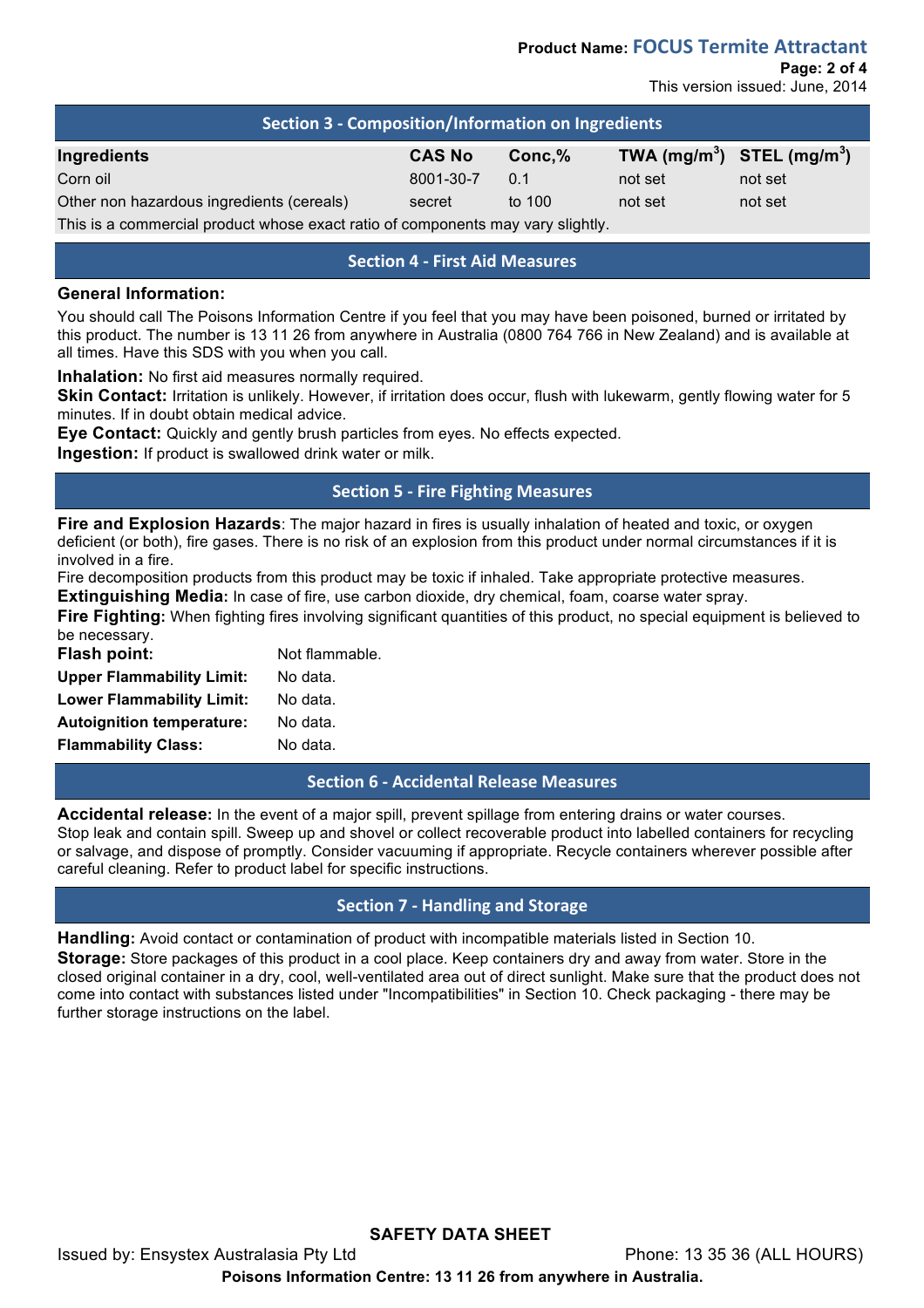# **Section 8 - Exposure Controls and Personal Protection**

#### **SWA Exposure Limits TWA (mg/m<sup>3</sup>**

**) STEL (mg/m<sup>3</sup> )**

Exposure limits have not been established by SWA for any of the known significant ingredients in this product.

No special equipment is usually needed when handling this product. The following instructions are for bulk handling or where regular exposure in an occupational setting occurs without proper containment systems.

**Ventilation:** No special ventilation requirements are normally necessary for this product. However make sure that the work environment remains clean and that dusts are minimised.

**Eye Protection:** None required.

**Skin Protection:** This product is not harmful and normally no special skin protection is necessary.

**Protective Material Types:** There is no specific recommendation for any particular protective material type. **Respirator:** Not required.

### **Section 9 - Physical and Chemical Properties:**

| <b>Physical Description &amp; colour:</b> | Pale brown, rough, free-flowing granules        |
|-------------------------------------------|-------------------------------------------------|
| Odour:                                    | No odour                                        |
| <b>Boiling Point:</b>                     | Not available.                                  |
| <b>Freezing/Melting Point:</b>            | No specific data. Solid at normal temperatures. |
| <b>Volatiles:</b>                         | No specific data. Expected to be low at 100°C.  |
| <b>Vapour Pressure:</b>                   | Negligible at normal ambient temperatures.      |
| <b>Vapour Density:</b>                    | Not applicable.                                 |
| <b>Specific Gravity:</b>                  | No data.                                        |
| <b>Water Solubility:</b>                  | Mostly insoluble.                               |
| pH:                                       | No data.                                        |
| <b>Volatility:</b>                        | Negligible at normal ambient temperatures.      |
| <b>Odour Threshold:</b>                   | No data.                                        |
| <b>Evaporation Rate:</b>                  | Not applicable.                                 |
| <b>Coeff Oil/water distribution:</b>      | No data                                         |
| <b>Viscosity:</b>                         | Not applicable.                                 |
| <b>Autoignition temp:</b>                 | No data.                                        |

# **Section 10 - Stability and Reactivity**

**Reactivity**: This product is unlikely to react or decompose under normal storage conditions. However, if you have any doubts, contact the supplier for advice on shelf life properties.

**Conditions to Avoid:** This product should be kept in a cool place, preferably below 30°C. Containers should be kept dry. Store in the closed original container in a dry, cool, well-ventilated area out of direct sunlight.

**Incompatibilities:** strong acids, strong bases, strong oxidising agents, pesticides.

**Fire Decomposition:** Combustion forms carbon dioxide, and if incomplete, carbon monoxide and possibly smoke. **Polymerisation:** This product will not undergo polymerisation reactions.

# **Section 11 - Toxicological Information**

**Toxicity:** Product is considered non-toxic.

# **Classification of Hazardous Ingredients**

Ingredient **Risk Phrases** 

No ingredient mentioned in the HSIS Database is present in this product at hazardous concentrations.

**SAFETY DATA SHEET** Issued by: Ensystex Australasia Pty Ltd Phone: 13 35 36 (ALL HOURS) **Poisons Information Centre: 13 11 26 from anywhere in Australia.**